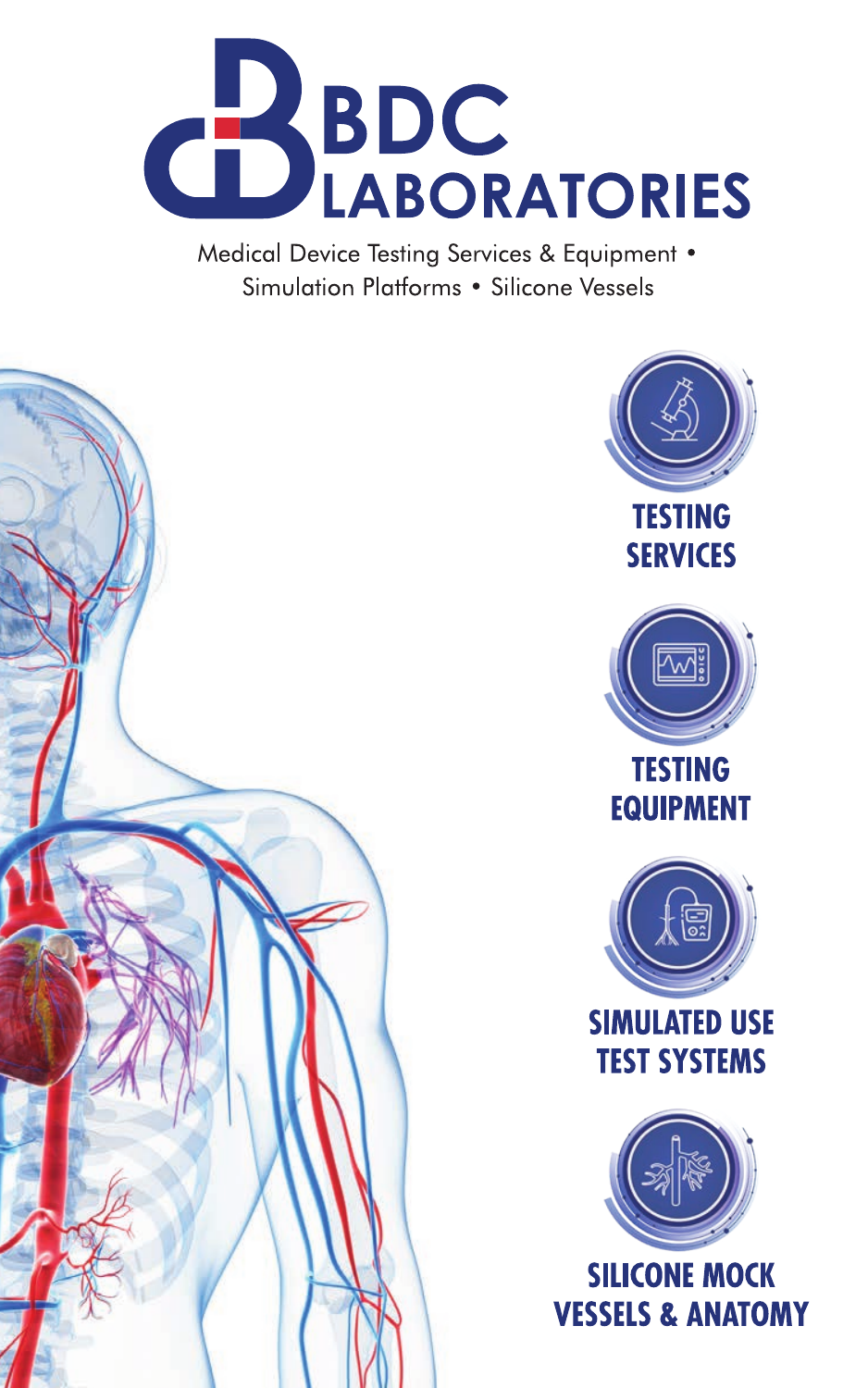#### **Why Partner with BDC Labs?**

BDC Laboratories has been a leading service provider for the medical device industry for over 40 years specializing in comprehensive ISO/IEC 17025 accredited testing services, testing equipment, simulated use solutions, and silicone mock vessels and anatomies.

When you work with BDC Labs you can be comfortable in the knowledge that you're partnering with the best in the business. Our technical expertise, innovative products, and unparalleled customer service sets us apart from everyone else in the industry.

For more information please call or visit our website

#### **www.bdclabs.com • 303.456.4665**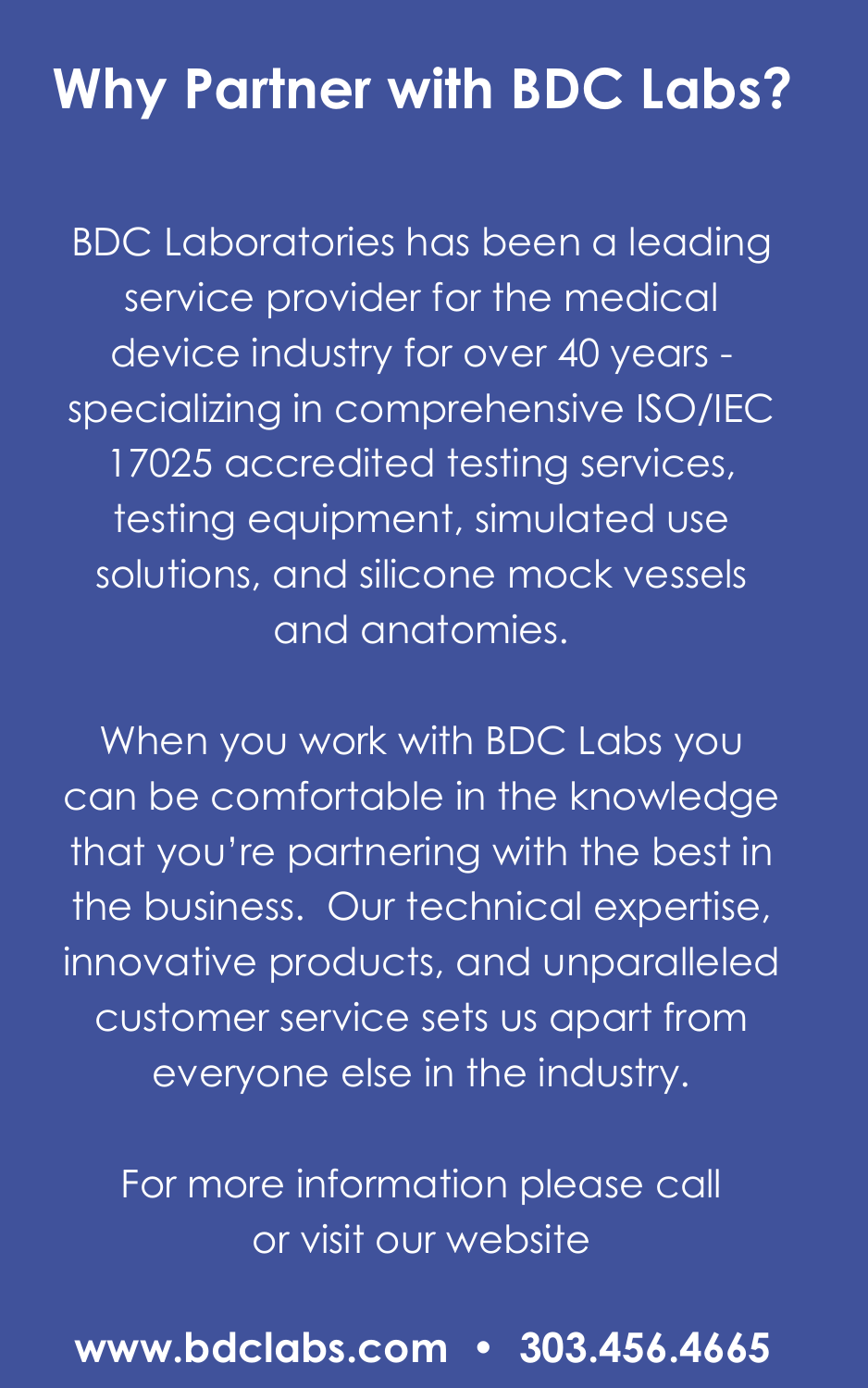### **Testing Services**



ISO/IEC 17025:2005 Accredited Testing Services

BDC Labs is an ISO/IEC 17025:2005 Accredited company focused on assessment of Class 2 and Class 3 cardiovascular devices, as well as MRI compatibility testing of all passive implant technologies.

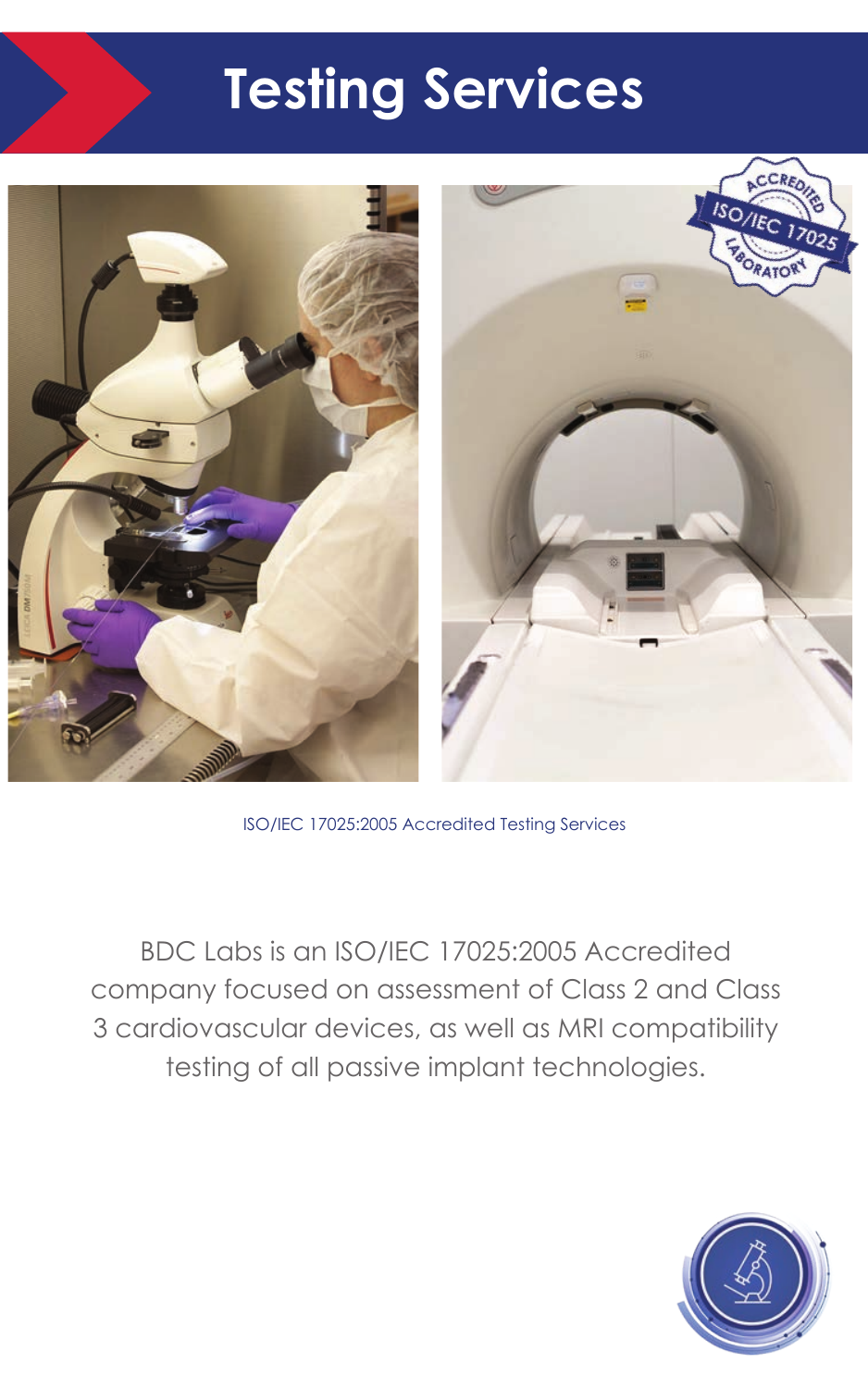## **Testing Equipment**



PD-1100 Pulsatile Pump



VDT-3600i Heart Valve Accelerated Wear Tester



HDTi-6000 Pulse Duplicator



RDTL-0200 Radial Durability System

BDC's test systems are conceived and designed from an academic research foundation, and then aligned to an industry R&D and regulatory submission philosophy. This practice results in systems that have ultimate adaptability, comprehensive sample monitoring, and superior performance.

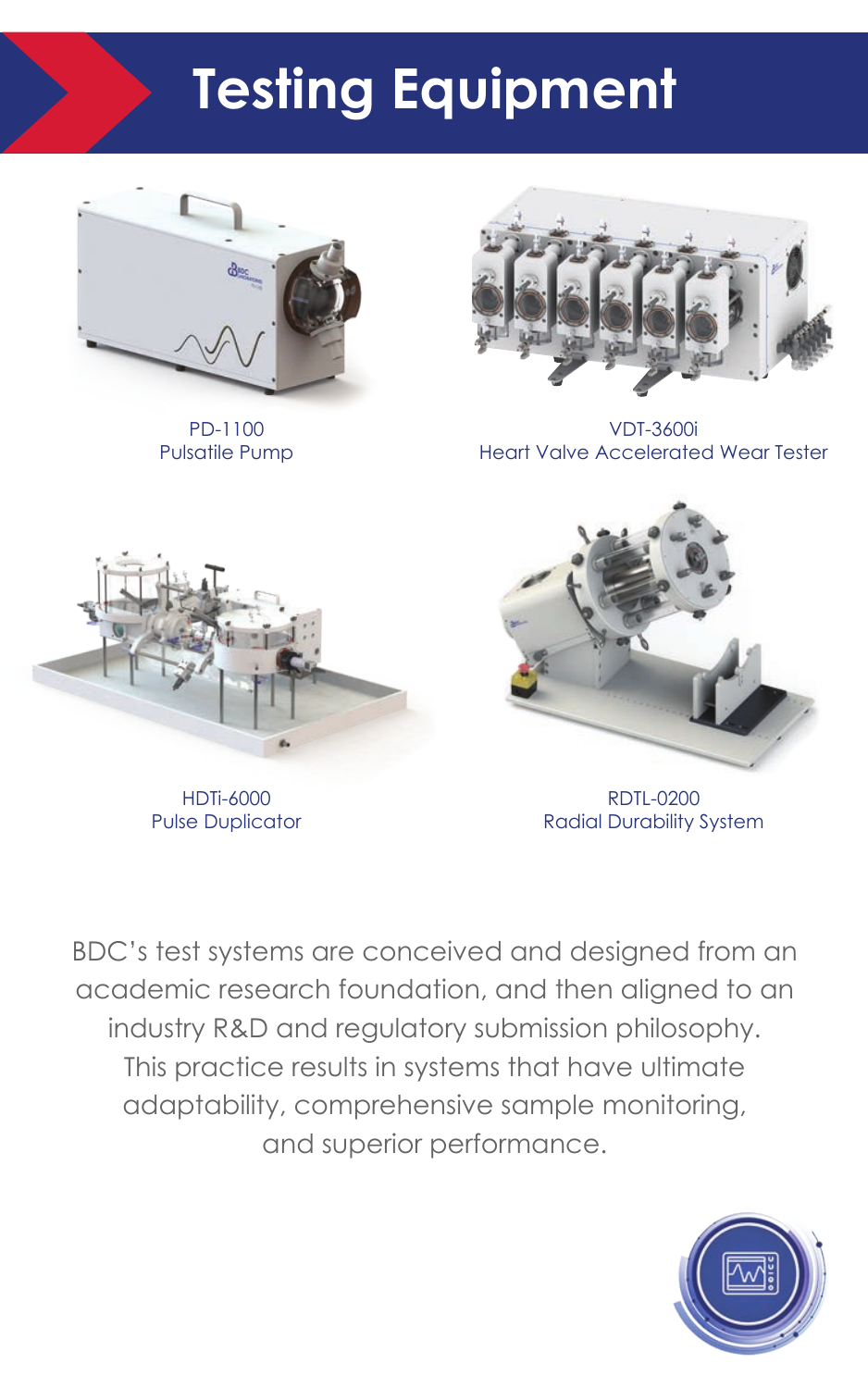## **Simulated Use**



Transcatheter Coronary Simulated Use Solution

Mitral Valve Simulated Use Solution



Physician Training Suite Solution

BDC Labs designs and manufactures standard, as well as custom simulated use solutions that include clinically relevant vascular pathways with associated pulsatile hemodynamics.

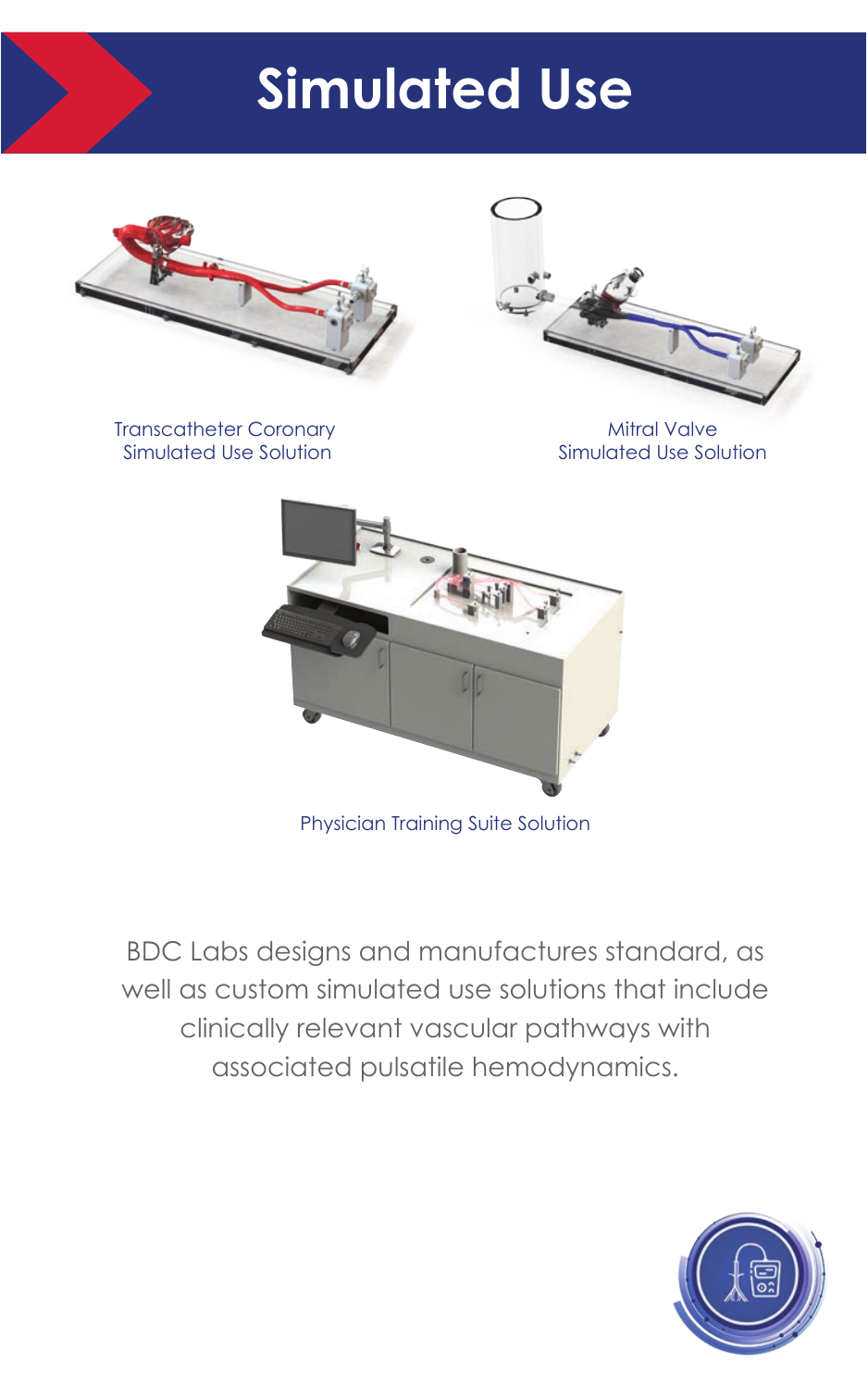#### **Silicone Mock Vessels & Anatomical Models**







Arterial Models Heart Valves Venous Models

BDC's silicone vessels can be used for general bench & durability testing, simulations, and marketing & sales activities. Beyond straight vessels and basic geometries, BDC Labs also offers a library of standard anatomical models, representative of both healthy and diseased states, that can be provided as-is or customized to your specifications.

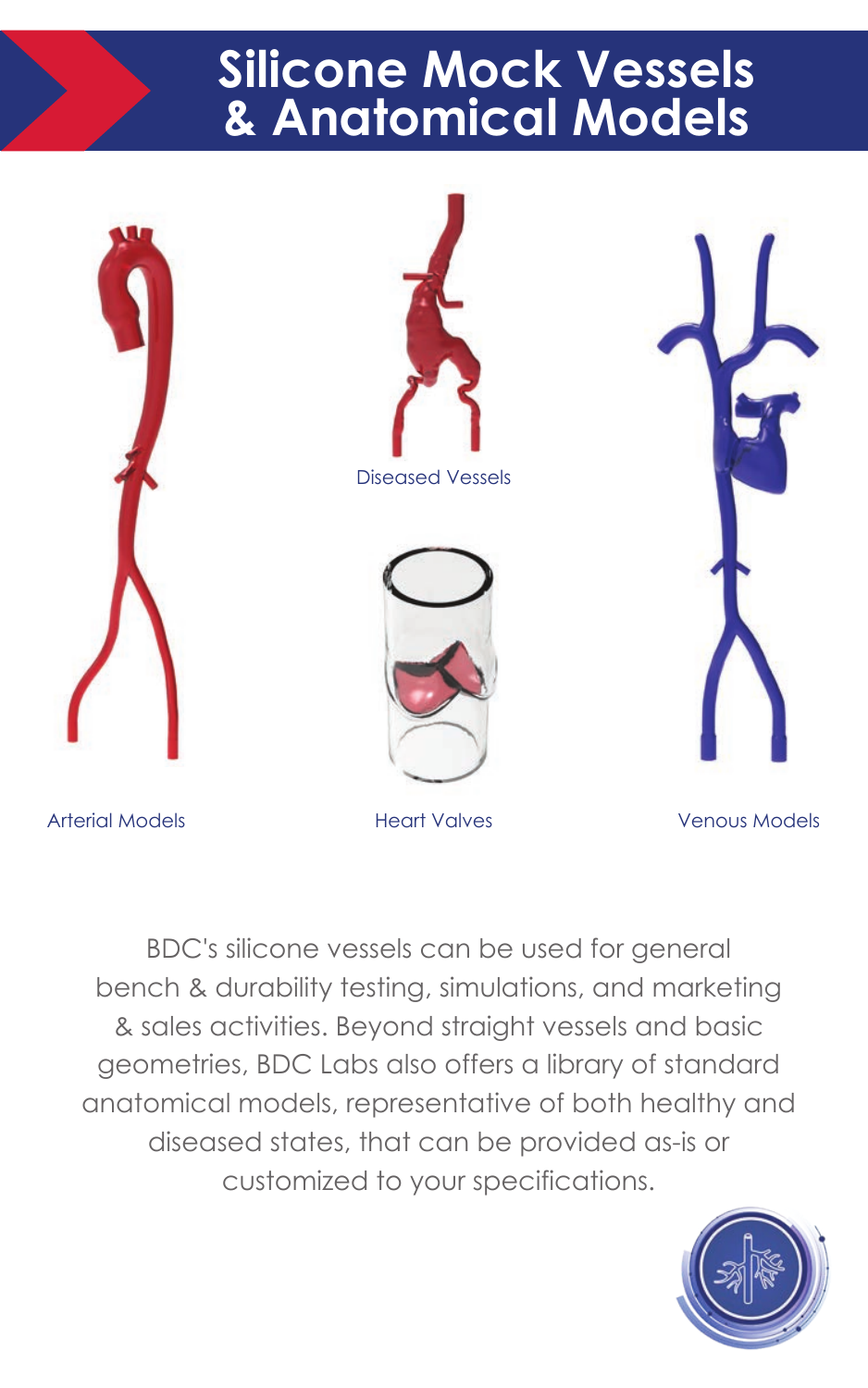## **SLIC Coating**



BDC's proprietary SLIC™ friction reduction coating produces a clinically relevant lubricity with a uniform, ultra-thin, gap-free, conformal and compliant surface that performs similar dry or wet.